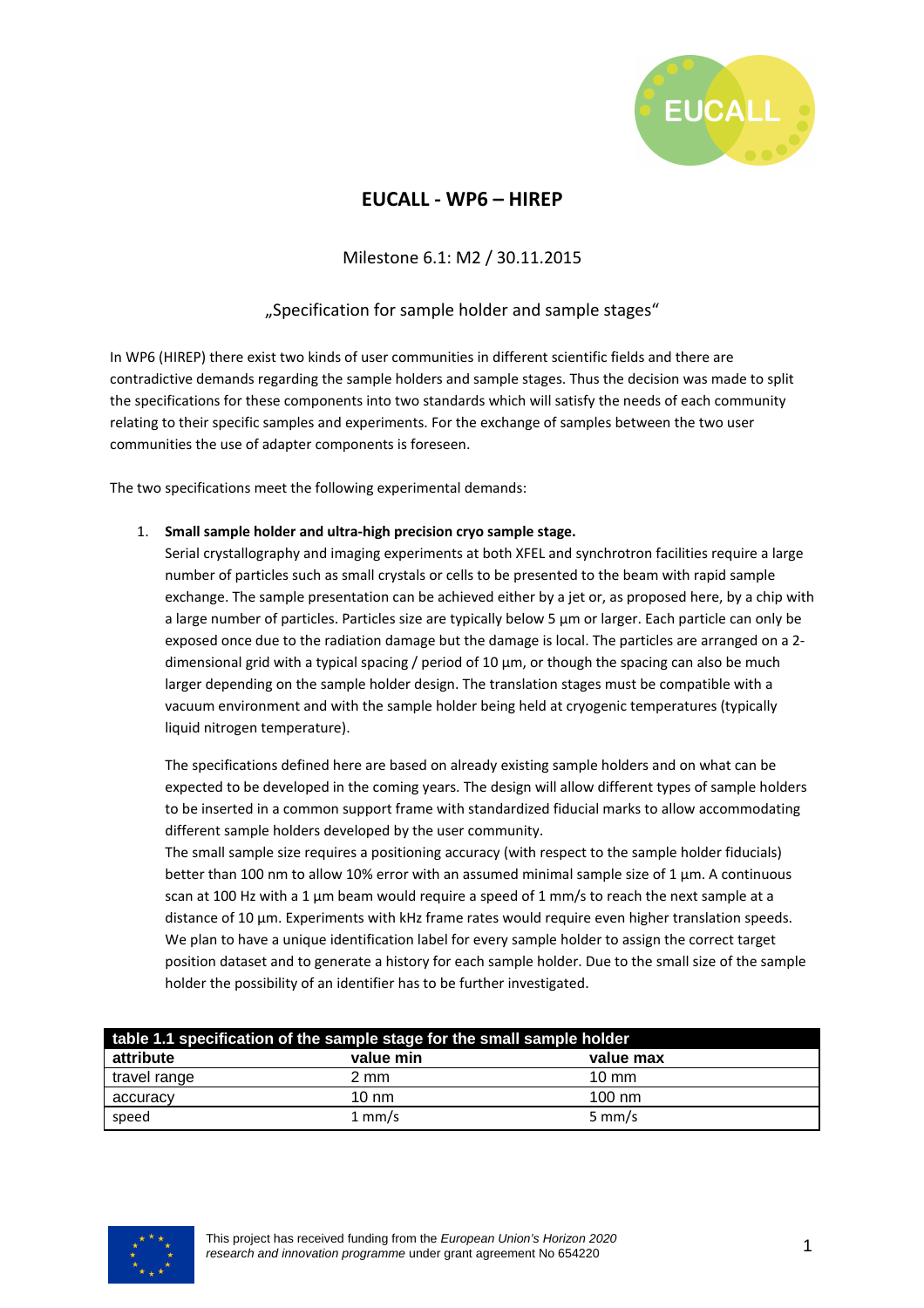

| table 1.2 specification of the small sample holder |                                          |                 |  |  |
|----------------------------------------------------|------------------------------------------|-----------------|--|--|
| attribute                                          | value min                                | value max       |  |  |
| target area width                                  | 1 mm                                     | $10 \text{ mm}$ |  |  |
| target area height                                 | 1 mm                                     | $10 \text{ mm}$ |  |  |
| sample frame thickness                             | $10 \mu m$                               | $200 \mu m$     |  |  |
| # of reference marks                               |                                          | 4               |  |  |
| types of reference marks                           | knife edge, pinhole, fluorescence marker |                 |  |  |
| <b>ID</b> label                                    | to be defined                            |                 |  |  |

## 2. **Large sample holder and high precision sample stage.**

Experiments with high power lasers are greedy in terms of target area. One full-power pulse will destroy the surrounding material in a diameter up to several millimeters. Thus the sample holder has to provide a sufficient large usable area for long-lasting measurements and the stage must supply the necessary speed to reach the next target spot in the interim time between two laser pulses.

The precision of the three translations which are performed by the sample stage are defined by the dimensions of sample, focus and overlap volume using pump-probe-setups. Taking the requirements of the performed and planned experiments into account the accuracy of such stage should be better than 1µm in all three dimensions. Moreover, the electronic devices and equipment within the target chamber and in the surrounding rooms are susceptible to damage and malfunction by EMP (**e**lectro**m**agnetic **p**ulse) induced voltages. Due to the high electromagnetic fields generated by the laser-target interaction close to the sample, the electronic components of the sample stage have to be protected by shielding or located in a safe distance.

For the large sample holder we specify a modular system consisting of a **carrier frame** whose outer shape is specific to each facility, laboratory and/or instrument and an inner **sample frame** which fulfills the requirements relating to the different samples and the specific types of experiments. Firstly, this concept allows the WP partners to design a highly specialized carrier frame for their instruments taking into account restricting boundary conditions:

- design limiting space requirements (optics, detectors,. .. around the sample stage)
- optical access to the sample (alignment procedures, )
- vacuum environments (UHV compatible materials and design)
- cryogenic environment
- magnetic environment (space requirements in matters of twin coil magnets)
- storage and transfer systems (automated handling of the carrier frames)
- radiation protection (target activation depending on the material)
- stage / scanner design (motor concept, fixation mechanism)

Secondly, the inner sample frame can be designed to fulfill the requirements of a specific experiment and/or type of sample.

The standard, which will follow this specification, will define:

- the interface between the carrier frame and the sample frame (geometry and fixation)
- the dimension of the target area inside the sample frame
- the overall thickness of the sample frame to fit into the devices of all participating partners